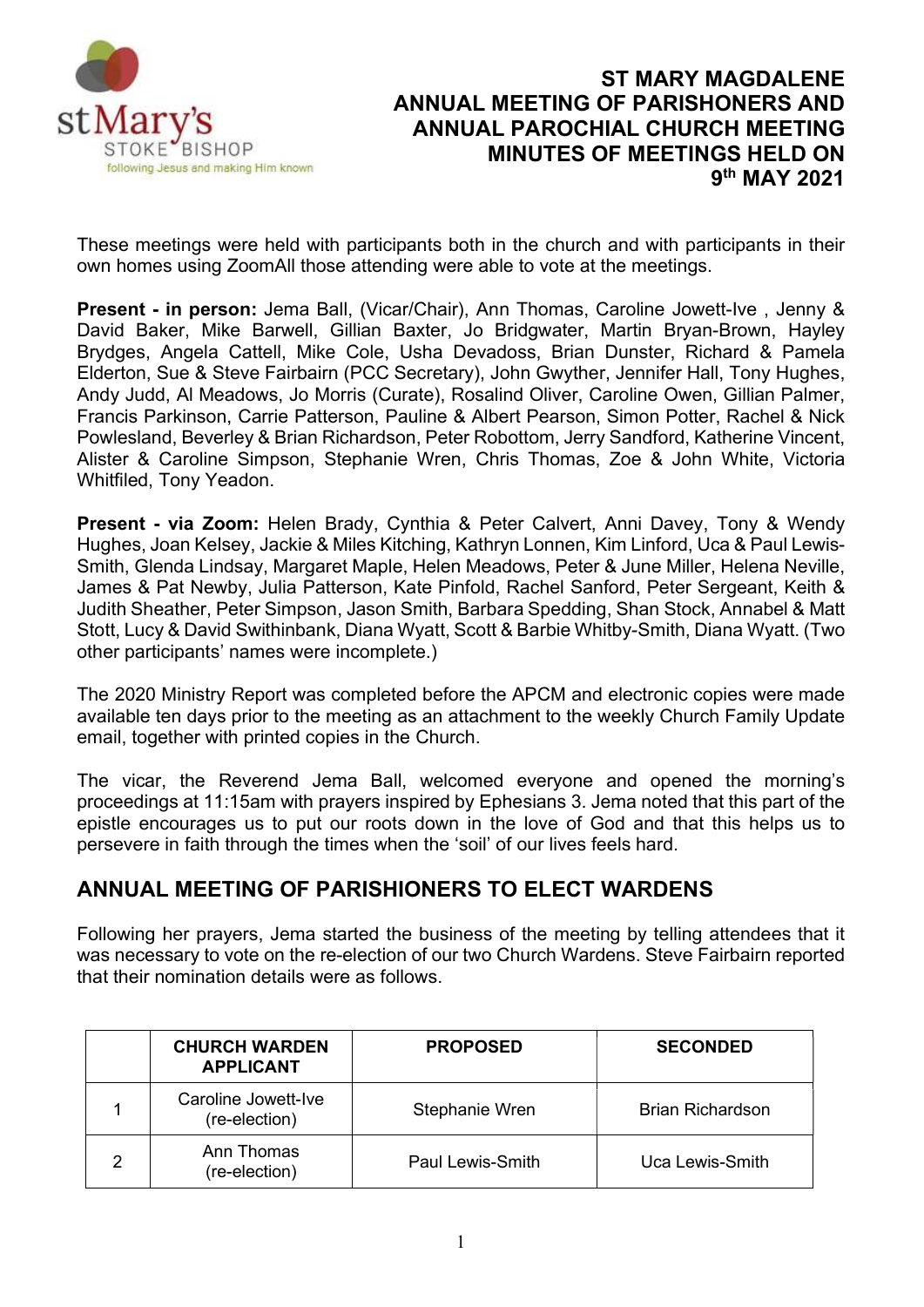Jema asked attendees to vote on accepting the re-election of both of our wardens. The result was a unanimous acceptance by all attendees both in church and on Zoom. Jema welcomed this result and called upon Ann to give the Churchwardens' report of2020.

Ann Thomas reported that the last year has been a very challenging time but noted that established services had been sustained in some form and that new initiatives notably "Explore@4" had been established. She noted the continuing problems posed by Covid and the need for prayer for the current pandemic in India. Major strategic shifts have been needed in church and Ann thanked Jema for her good guidance over a prolonged period. Ann reported that some meetings were imprinted in her memory together with the need to come to terms with Zoom. She thanked Jema for her strong leadership and encouragement of good teamwork, good teaching and the provision of poignant powerful services, especially around Advent and Christmas. Ann reported that our new curate Jo Morris has been much appreciated. She noted the creative work done for families, children and youth work. She felt that the weekend at home initiative had worked well and promoted a sense of community. Ann reported her appreciation of the newsletters from Jema.

Jema thanked Ann and Caroline for all that they contribute as Churchwardens, and then opened the Annual Parochial Church Meeting.

# ANNUAL PAROCHIAL CHURCH MEETING

# 1. APOLOGIES

It was noted that apologies had been received from Hazel Trapnell and Yvonne Penn.

### 2. MINUTES OF APCM 14TH OCTOBER 2020

Jema asked whether there were any corrections needed to the minutes of the last APCM. As there were no objections she asked whether the minutes could be accepted and this led to the following proposal.

**Proposal** The minutes of the APCM for 2020 can be accepted as an accurate record of the proceedings and so can be signed by the vicar.

Proposed Stephanie Wren Seconded Nick Powlesland

Result This proposal was accepted unanimously by the meeting attendees except for 3 abstentions on Zoom.

The 2020 APCM minutes were therefore signed by Jema.

### 2.1 Matters arising from the minutes

There were no matters arising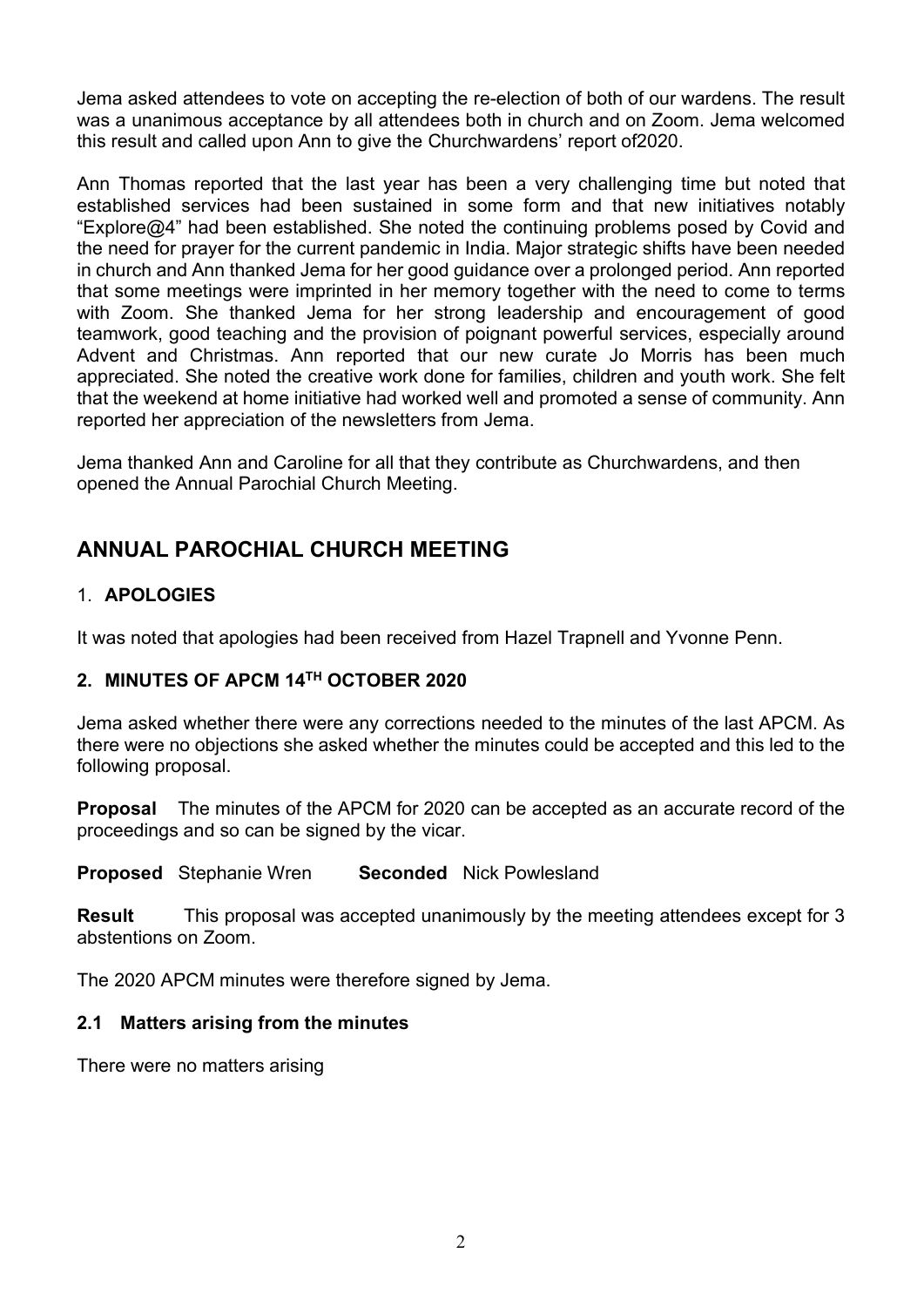# 3. THANKS TO THOSE STANDING DOWN

Jema expressed her thanks to those PCC members who have stood down this year, namely Jenny Baker, Steve Fairbairn, Wendy Hughes, Miles Kitching, Pauline Pearson, Justin Stratis and John White. She noted that Justin was moving to Canada to work in a theological college. She then thanked Jenny for her many years of service as electoral roll secretary and presented Jenny with a bouquet of flowers. Jema noted that Carrie Patterson would take over as electoral roll secretary and that Steve would continue as PCC secretary but with no voting rights at PCC meetings.

Jema then called John White forward and reported that he is now concentrating entirely on his pioneering work at Hazelnut Farm, and reminded attendees of his related contribution to the annual report. John thanked St Mary's for its continuing support and prayers and invited everyone to visit Hazelnut Farm in Lockleaze or Horfield. Jema urged everyone to also visit the Hazelnut Farm website and led everyone in prayer for John.

## 4. APPOINTMENTS AND ELECTIONS

### 4.1 Independent Examiner Appointment

Jema asked whether Mazars could be engaged again to review our accounts. This led to the following proposal.

Proposal Mazars should be used in 2021 as independent examiners of the St. Mary's annual financial report.

Proposed Brian Richardson Seconded Mike Barwell

**Result** This proposal was accepted unanimously by the meeting attendees.

At this point Andy Judd spoke up to offer formal thanks for the outstanding annual report for 2020 which was the best he had ever seen.

### 4.2 PCC Member Elections

Jema noted that the people listed in the table below had come forward for election as members of the PCC. She explained that Peter and Brian were now standing for elected places rather than being ex-officio members as lay ministers, and that this would help reduce the overall size of the PCC which has been overlarge recently and so more difficult to manage.

As the number of PCC membership applicants was one less than the number of vacancies, Jema asked attendees to vote on acceptance of the new members all together in a single vote. Jema explained that Caroline Owen was being allowed an unusual third term because of the essential work she continues to do as Treasurer and Safeguarding Officer.

The details of the eight candidates who presented themselves are list below.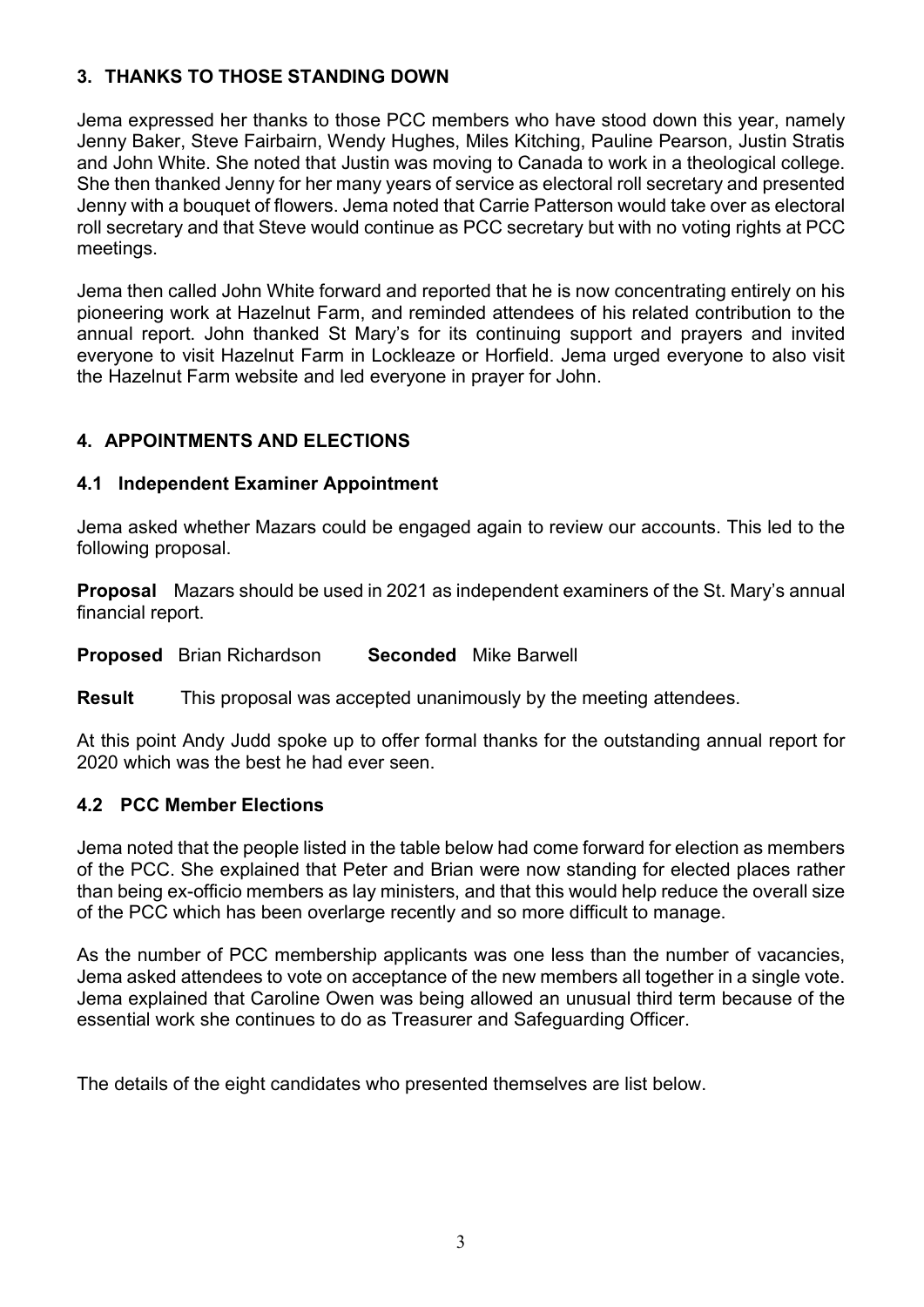|                | <b>PCC APPLICANT</b>                     | <b>PROPOSED</b>        | <b>SECONDED</b>         |
|----------------|------------------------------------------|------------------------|-------------------------|
| 1              | Caroline Owen<br>(re-election)           | <b>Tony Hughes</b>     | <b>Paul Lewis-Smith</b> |
| $\overline{2}$ | Julia Gwyther<br>(re-election)           | Peter Robottom         | Julia Patterson         |
| 3              | <b>Caroline Simpson</b><br>(re-election) | Jo Harrison            | <b>Paul Richardson</b>  |
| 4              | Alasdair Meadows                         | Alister Simpson        | <b>Hayley Brydges</b>   |
| 5              | <b>Kate Pinfold</b>                      | Jackie Kitching        | <b>Miles Kitching</b>   |
| 6              | <b>Nick Powlesland</b>                   | Susan Fairbairn        | <b>Noel Patterson</b>   |
| 7              | Peter Robottom                           | <b>Albert Pearson</b>  | <b>David Harries</b>    |
| 8              | <b>Brian Richardson</b>                  | <b>Rachel Sandford</b> | <b>Carrie Patterson</b> |

All eight candidates were elected by the meeting attendees onto the PCC with no objections or abstentions. Jema welcomed Al and Kate as first time new members and noted that Nick does have previous experience from some years ago. Jema noted that there is one vacancy remaining on the PCC.

Jema reported that the administrative details of elections for sidespeople, welcomers, and deputy wardens would from now on be handled at PCC meetings due to a change in the Church Representation rules.

### 5. ELECTORAL ROLL, report on changes

Jenny Baker reported that at the APCM in 2020 we had 256 members. She noted that three people have since died and 5 have moved away and we had three new members and therefore the 2021 electoral roll has 251 members.

Jema stated that she felt that the church was poised for new growth as we continue to emerge from the pandemic.

### 6. SAFEGUARDING REPORT see also p 32 of Annual Report

Caroline Owen opened her presentation by revealing the abiding fears she has had in connection with a potential Covid virus attack which gave her some insight into the position of those facing potential physical abuse. She stressed the importance of the idea that people should be safe from harm at church and that we need to be seen to be aware and put potential abusers off by our alertness. Caroline noted the importance of the regular PCC reviews of the Safeguarding Policy and stressed that she cannot do all the safeguarding alone, and that everyone needs to take part. She reminded people that basic safeguarding training can be done via the Bristol Diocese website to help establish safeguarding as a culture as automatic as prayer. Caroline reminded attendees that safeguarding affects everyone so we need to be aware, respect boundaries and pass concerns confidentially to her. She noted that there have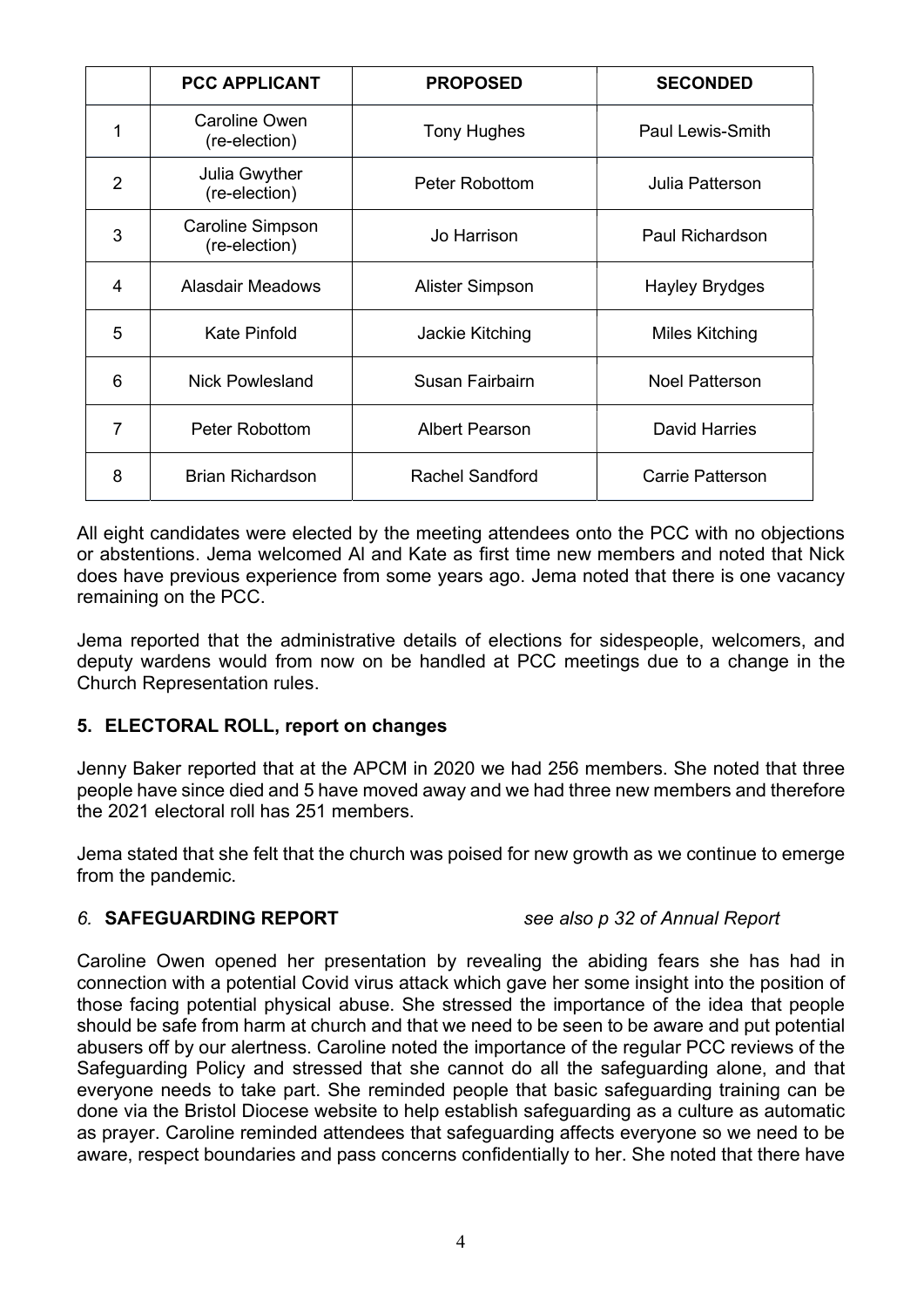been issues of concern this year but, so far, all is well though there is no space for complacency.

Jema reported her appreciation of Caroline and what she does in her weighty role of Safeguarding Officer and Treasurer and said that Caroline is a huge support to the clergy when Safeguarding concerns arise.

### 7. FINANCE REPORT and Looking Ahead see also pages 30 & 31 of Annual Report

Caroline Owen presented her report. She explained that the annual report contains only extracts from the full financial report, copies of which can be obtained from the church office. Caroline reported that the accounts are inspected by Mazars.

Caroline explained that the funds are in two categories namely unrestricted and restricted ones. The unrestricted funds are controlled by decisions made within the PCC whilst the restricted funds can only be spent for a defined purpose. She noted that the church annual report contains information on only the unrestricted funds.

Caroline advised that the main income for the church comes from personal donations. She encouraged people to give via the Parish Giving Scheme if possible as this route minimizes the associated administrative work. She noted that people have continued to give sacrificially despite the church having been 'online' for much of 2020, and the response to the November 2020 Stewardship Appeal was encourgaing.

Caroline reported that the biggest single cost is our Parish Share (£161K in 2020) which enables the church to have clergy and helps to support less fortunate parishes across the whole diocese. In that sense it is part of ourmission giving. She noted that the second biggest cost is salaries and explained that it is simply not possible to do everything using volunteers.

Caroline went on to report that we had spent only £4.7K on building repairs in 2020. However, she noted that the old church boiler had lasted the winter, but may not survive 2021. She reported that there is £18K collected in pledges for work on the church rooms. Looking ahead to 2021 she noted that St Mary's still owns a house in St Lauds Close worth £445K, and that we are due around £18K in tax backs and an estimated income from regular donations of of £184K. There is £81K in restricted funds covering various things including the church rooms development work. However, she reported there is a budget challenge in 2021 of a projected deficit of £63K which would worry her in commercial terms but for which she trusts God will provide. It was noted that St Mary's always has a significant projected deficit each year which is usually met via the Stewardship Appeal in November.

Caroline closed her report by thanking the office team for answering her many emails, Scott Whitby-Smith for doing our tax claims and Martin Bryan-Brown who does the banking each week. Jema expressed her thanks to Caroline.

### 8. CHURCH BUILDINGS see also 2020 Annual Report page 25ff.

Jema opened this part of the proceedings by thanking Peter Robottom for all he does for managing maintenance and repairs to the buildings.

Jema then noted that the church hall redevelopment project, which was launched in March of 2020, had been paused but would be relaunched later this year, whereupon the PCC would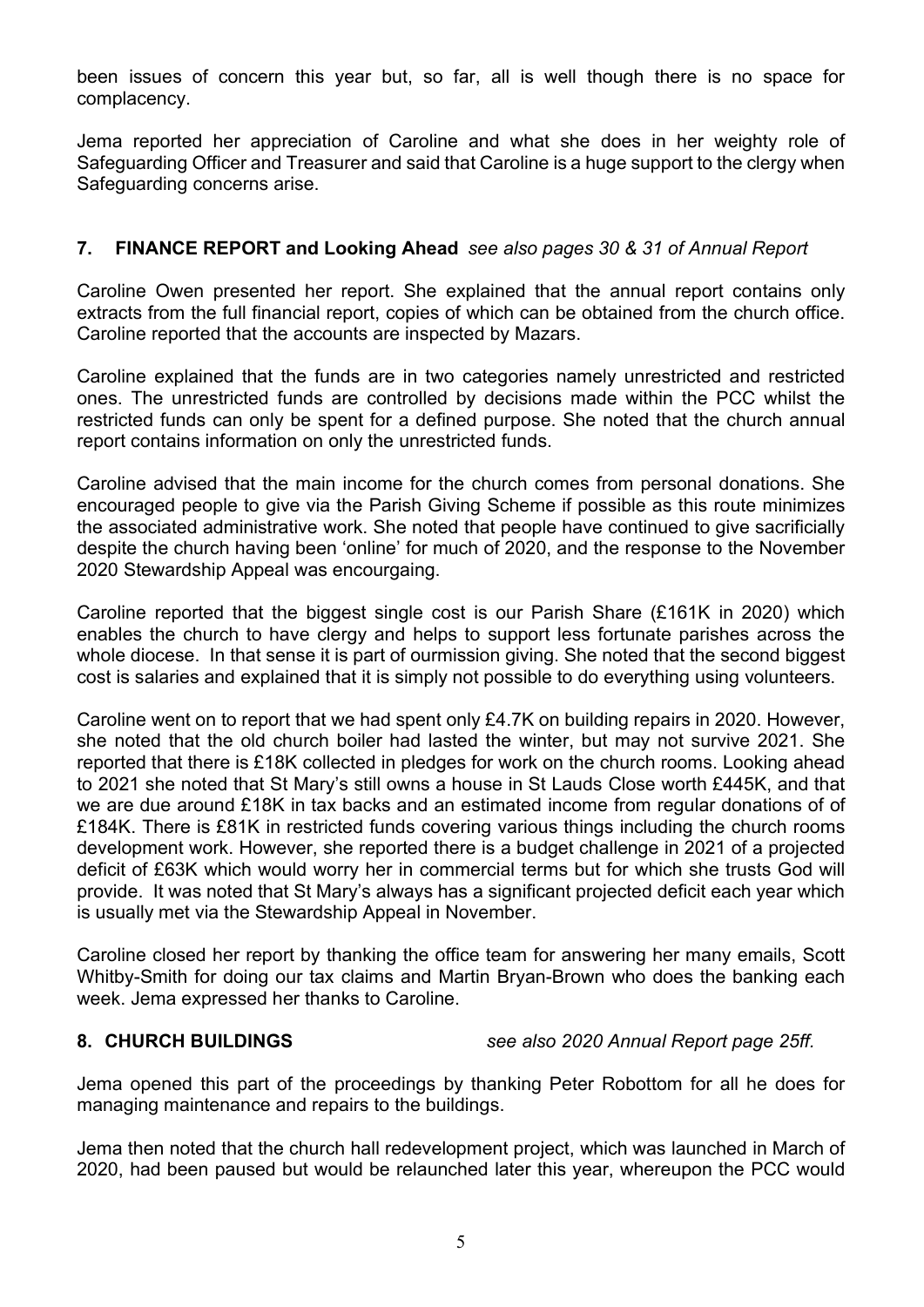need to decide the scale of the works. She reported that this would happen over the next few months when there would be more information to share with the congregation.

### 9. DEANERY SYNOD REPORT see Appendix to the 2020 Annual Report

Jema explained that St Mary's is part of the Bristol West Deanery. She noted that St Mary's has 4 lay PCC members elected to attend the Deanery Synod meetings. She noted that St Mary's clergy also have the right to attend. She explained that the Synod provides a useful link to other churches in this part of the city and referred attendees to the Appendix of the Annual Report for further details.

### 10. ANNUAL REPORT queries

Jema then asked attendees whether they had any questions/comments on the Annual Report.

Peter Simpson queried via Zoom whether parish share contributions are related to numbers on the electoral roll. Jema explained that there is still a link between the two figures, but that the calculations are now more complex and nuanced than they once were. She explained that St Mary's is one of the churches in the diocese who is able to pay a large Parish Share and that it was encouraging that we have committed to covering the Parish Share in full again in 2021.She also noted that the Diocese is grateful for our contributions.

Peter Robottom noted that on a point of detail on page 36 of the Annual Report the Uganda link is not only to the Kitgum Diocese but also to the Nebe and Northern Uganda Dioceses.

There were no further questions on the Annual Report from the meeting attendees.

### 11. A focus on working with younger generations see page 10 of 2020 Annual Report

Jema expressed the view that she is passionate about this area of ministry and feels it is vital that we continue to invest in younger generations. She then showed a video of David Forrester, the Headteacher at Stoke Bishop C.E. Primary School, in which he recognized the importance of the long-held link with St Mary's which has become even stronger over the last year or so. Jema reported that she and the Ministry Team were looking to strengthen links to the school as well as to the community at large.

Jema expressed her thanks to Rachel Powlesland and Hayley Brydges for their leadership in this area of ministry. Jema mentioned Hayley's involvement at the Oasis Academy Brightstowe. Jema thanked Beverley Richardson who is a governor at Stoke Bishop C.E. Primary and a grandparent with 4 grandchildren there. She also mentioned that other members of the Ministry Team lead Collective Worship in the primary school which advertises the church and allows our church people to be recognized. Jema also praised the new Explore@4 initiative and the Christmas and Easter outdoor which deliberately aim to help families engage with the Christian faith.

On the topic of university student ministry, Jema noted that there had been prayers with students in 2020, but that in 2021 a start had been made with face to face contacts with students through having weekly drop-in sessions at the Wills Hall Chapel on the university campus.